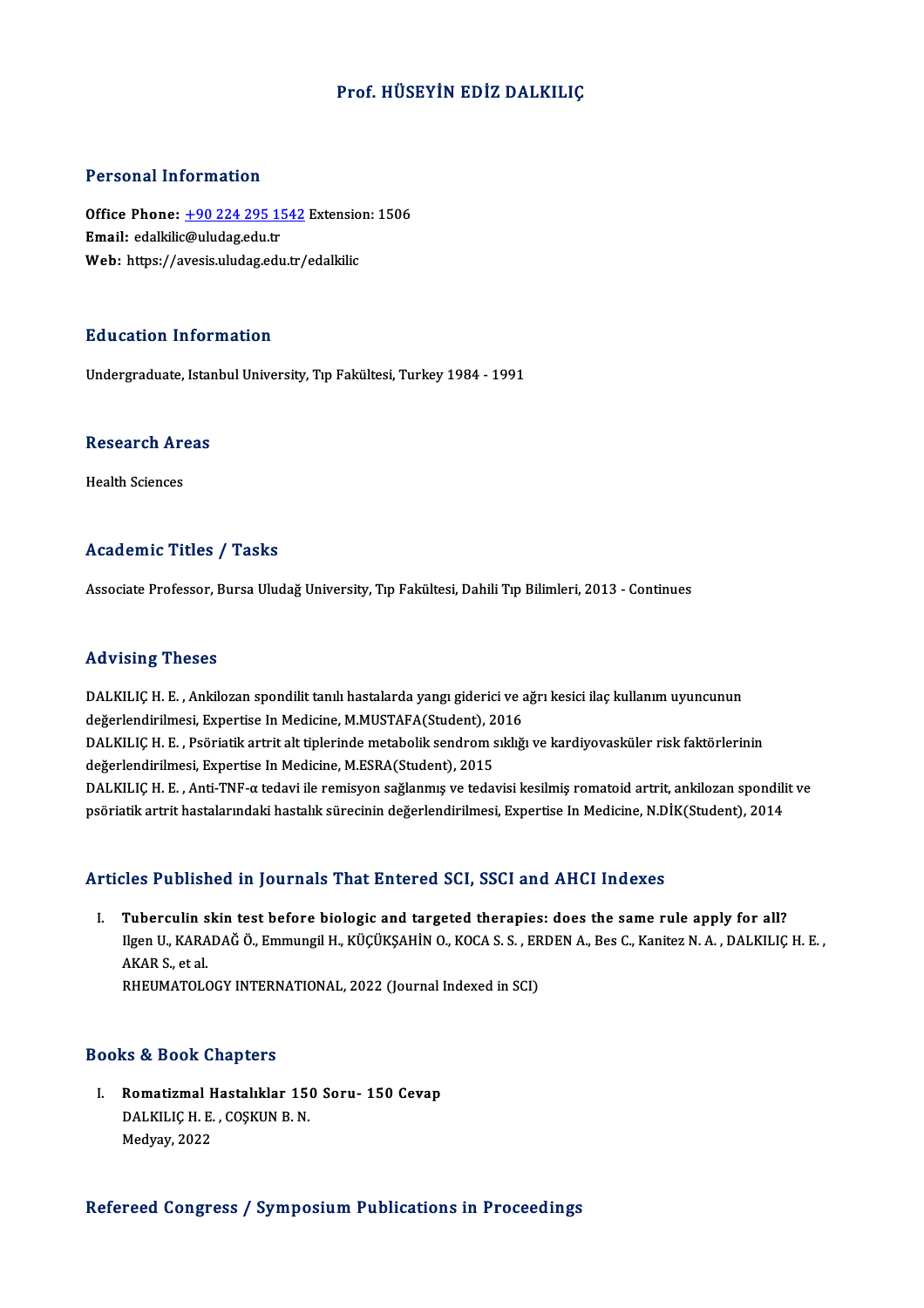- I. BIYOLOJIK AJANLAR VE TÜBERKÜLOZ:OLGU SERISI BIYOLOJIK AJANLAR VE TÜBERKÜLOZ:OLGU SERISI<br>TERZİ O. E. , GÖREK DİLEKTAŞLI A., COŞKUN B. N. , PEHLİVAN Y., DALKILIÇ H. E. , DEMİRDÖĞEN E., COŞKUN N. F. ,<br>URSAVAS A. KARADAĞ M BIYOLOJIK AJANLAR VE<br>TERZİ O. E. , GÖREK DİLEK<br>URSAVAŞ A., KARADAĞ M.<br>OLCULAPDA İNELAMASYC TERZİ O. E. , GÖREK DİLEKTAŞLI A., COŞKUN B. N. , PEHLİVAN Y., DALKILIÇ H. E. , DEMİRDÖĞEI<br>URSAVAŞ A., KARADAĞ M.<br>OLGULARDA İNFLAMASYON MULTİDİSİPLİNER YAKLAŞIM 2021, Turkey, 10 September 2021<br>PELARSING POLIKONDRIT TANISIY URSAVAŞ A., KARADAĞ M.<br>OLGULARDA İNFLAMASYON MULTİDİSIPLİNER YAKLAŞIM 2021, Turkey, 10 September 2021<br>II. RELAPSING POLIKONDRIT TANISIYLA TAKIP ETTIĞIMIZ 10 HASTANIN KLINIK ÖZELLIKLERI: TEK<br> MERKEZ DENEYIMI OLGULARDA İNFLAMASYON MULTİDİSİPLİNER YAKLAŞIM 2021, Turkey, 10 September 2021
- RELAPSING POLIKONDRIT TANISIYLA TAKIP ET<br>MERKEZ DENEYIMI<br>COŞKUN B.N., YAĞIZ B., PEHLİVAN Y., DALKILIÇ H. E.<br>Pomatolojide Son 2 Yıl 24 June 2021

MERKEZ DENEYIMI<br>COŞKUN B. N. , YAĞIZ B., PEHLİVAN Y.<br>Romatolojide Son 2 Yıl, 24 June 2021<br>HİROFİZ TUTULUMU İLE RREZENT

COŞKUN B. N. , YAĞIZ B., PEHLİVAN Y., DALKILIÇ H. E.<br>Romatolojide Son 2 Yıl, 24 June 2021<br>III. HİPOFİZ TUTULUMU İLE PREZENTE OLAN GRANÜLOMATOZİS POLİANJİTİS(GPA) OLGU SUNUMU VE<br>LİTERATÜR TARAMASI Romatolojide Son 2 Yıl, 24<br>HİPOFİZ TUTULUMU İL<br>LİTERATÜR TARAMASI<br>YU MAZ BOZVUPT Z. COSI HİPOFİZ TUTULUMU İLE PREZENTE OLAN GR*A*<br>LİTERATÜR TARAMASI<br>YILMAZ BOZKURT Z., COŞKUN B. N. , DALKILIÇ H. E.<br>14 Anadalu Bamatalaji Cünleri Turkay 26 May 202 LİTERATÜR TARAMASI<br>14.Anadolu Romatoloji Günleri, Turkey, 26 May 2021<br>14.Anadolu Romatoloji Günleri, Turkey, 26 May 2021

- IV. Romatoid artritte komorbiditeler ilk biyolojik tedavide kalımı etkiler mi? TÜRK-BİO verileri 14.Anadolu Romatoloji Günleri, Turkey, 26 May 2021<br>Romatoid artritte komorbiditeler ilk biyolojik tedavide kalımı etkiler mi? TÜRK-BİO verileri<br>İnel T. Y. , KOCAER S. B. , EREZ Y., Uslu S., GÜLLE S., Avşar A. K. , KARAKAŞ Romatoid artritte komorbiditeler ilk biyolojik tedavide<br>İnel T. Y. , KOCAER S. B. , EREZ Y., Uslu S., GÜLLE S., Avşar A. K.<br>XX.Ulusal Romatoloji Kongresi, Turkey, 16 - 20 October 2019<br>Bomatoid Artritte Komorbiditeler ilk B inel T. Y. , KOCAER S. B. , EREZ Y., Uslu S., GÜLLE S., Avşar A. K. , KARAKAŞ A., CAN G., SARI İ., BİRLİK A. M<br>XX.Ulusal Romatoloji Kongresi, Turkey, 16 - 20 October 2019<br>V. Romatoid Artritte Komorbiditeler İlk Biyolojik T
- XX.Ulusal Romatoloji Kongresi, Turkey, 16 20 October 2019<br>Romatoid Artritte Komorbiditeler İlk Biyolojik Tedavide Kalımı Etkiler mi? Türkbio Verileri<br>YÜCE İNEL T., KOCAER S. B. , EREZ Y., USLU S., GÜLLE S., KÖKEN AVŞAR A V. Romatoid Artritte Komorbiditeler İlk Biyolojik Tedavide Kalımı Etkiler mi? Türkbio Verileri YÜCE İNEL T., KOCAER S. B. , EREZ Y., USLU S., GÜLLE S., KÖKE<br>M. , et al.<br>20. Ulusal Romatoloji Kongresi, Turkey, 16 - 20 October 2019<br>Yosk baslangıslı romatoid artritli bastalar ilə gans basl

M. , et al.<br>20. Ulusal Romatoloji Kongresi, Turkey, 16 - 20 October 2019<br>VI. Yaşlı başlangıçlı romatoid artritli hastalar ile genç başlangıçlı romatoid artritli hastalar arasında fark<br>van mi<sup>2</sup> Tünk BİO veri tabanı son 20. Ulusal Romatoloji Kongresi, Turkey, 16 - 2<br>Yaşlı başlangıçlı romatoid artritli hastal:<br>var mı? TÜRK-BİO veri tabanı sonuçları.<br>PU CİNE KASİFOĞLUT OMMAA BESS GÜ Yaşlı başlangıçlı romatoid artritli hastalar ile genç başlangıçlı romatoid artritli hastalar arasında far<br>var mı? TÜRK-BİO veri tabanı sonuçları.<br>BİLGİN E., KAŞİFOĞLU T., OMMA A., BES C., ÇINAR M., EMMUNGİL H., KÜÇÜKŞAHİN

var mı? TÜRK-BİO veri tabanı sonuçları.<br>BİLGİN E., KAŞİFOĞLU T., OMMA A., BES C., ÇII<br>et al. BİLGİN E., KAŞİFOĞLU T., OMMA A., BES C., ÇINAR M., EMMUNGİL H., KÜÇÜKŞAHİN O., AKAR S., AKSU K., YILDIZ F.,

et al.<br>XX Ulusal Romatoloji Kongresi, Antalya, Turkey, 16 - 19 October 2019, vol.11, pp.1-252<br>VII. Romatoid artrit hastalarında tofacitinib tedavisinin etkinliği ve ilaçta kalım: TReasure gerçek yaşam<br>verileri XX Ulusal Romatoloji Kongresi, Antalya, Turkey, 16 - 19 October 2019, vol.11, pp.1-252<br>Romatoid artrit hastalarında tofacitinib tedavisinin etkinliği ve ilaçta kalım: 1<br>verileri Romatoid artrit hastalarında tofacitinib tedavisinin etkinliği ve ilaçta kalım: TReasure gerçek yaş<br>verileri<br>BES C., ERTENLİ A. İ. , KİRAZ S., KARADAĞ Ö., KILIÇ L., DALKILIÇ H. E. , PEHLİVAN Y., YAĞIZ B., COŞKUN B. N. ,<br>VÜ

BES C., ERTENLI A. İ. , KİRAZ S., KARADAĞ Ö., KILIÇ L., DALKILIÇ H. E. , PEHLİVAN Y., YAĞIZ B., COŞKUN B. N. ,<br>KÜÇÜKŞAHİN O., et al. BES C., ERTENLİ A. İ. , KİRAZ S., KARADAĞ Ö., KILIÇ L., DALKILIÇ H. E. , PEHLİVAN Y.,<br>KÜÇÜKŞAHİN O., et al.<br>XX. Ulusal Romatoloji Kongresi, Antalya, Turkey, 16 - 20 October 2019, vol.11, pp.14<br>UVELTIS PELATED EACTORS IN PA

# KÜÇÜKŞAHİN O., et al.<br>XX. Ulusal Romatoloji Kongresi, Antalya, Turkey, 16 - 20 October 2019, vol.11, pp<br>VIII. UVEITIS RELATED FACTORS IN PATIENTS WITH SPONDYLOARTHRITIS<br>Pilas N. S. V. KASİFOĞLUT, KİRAZ S. ERTENLİ A. İ. Kus

VIII. UVEITIS RELATED FACTORS IN PATIENTS WITH SPONDYLOARTHRITIS<br>Bilge N. S. Y. , KAŞİFOĞLU T., KİRAZ S., ERTENLİ A. İ. , Kucuksahin O., Dalkilic E., Bes C., Kanitez N. A. , EMMUNGİL H., Atagunduz P, et al. Bilge N. S. Y. , KAŞİFOĞLU T., KİRAZ S., ERTENLİ A. İ. , Kucuksahin O., Dalkilic E., Bes C., Kanitez N. A. , EMM<br>Atagunduz P., et al.<br>Annual European Congress of Rheumatology (EULAR), Madrid, Spain, 12 - 15 June 2019, vol.

### Atagunduz P., et al.<br>Annual European Congress of Rheumatology (EULAR), Madrid, Spain, 12 - 15 June 2019, vol.78, pp.491<br>IX. SWITCHING RATE OF ANTI-TNF AGENTS IN SPONDYLOARTHRITIS PATIENTS: TREASURE - REAL LIFE<br>DATA Annual<br>SWITC<br>DATA SWITCHING RATE OF ANTI-TNF AGENTS IN SPONDYLOARTHRITIS PATIENTS: TREASURE - REAL L.<br>DATA<br>KALYONCU U., KİRAZ S., ERDEN A., KÜÇÜKŞAHİN O., KAŞİFOĞLU T., DALKILIÇ H. E. , BES C., ALPAY KANITEZ N.,<br>EMMUNCU H. ATAÇÜNDÜZ M. B.,

DATA<br>KALYONCU U., KİRAZ S., ERDEN A., KÜÇÜKŞAHİN O., KAŞİFOĞLU T., DALKILIÇ H. E. , BES C., ALPAY KANITEZ N.,<br>EMMUNGİL H., ATAGÜNDÜZ M. P. , et al. KALYONCU U., KİRAZ S., ERDEN A., KÜÇÜKŞAHİN O., KAŞİFOĞLU T., DALKILIÇ H. E. , BES C., ALPAY KANITEZ N<br>EMMUNGİL H., ATAGÜNDÜZ M. P. , et al.<br>Annual European Congress of Rheumatology (EULAR), Madrid, Spain, 12 - 15 June 201

- X. Thoughts Regarding Fertilitiy and Pregnancy in Women Patients With Systemic Lupus Erythematosus<br>PEHLIVAN S., Kahraman B. N., Yılmazer R. G., YAĞIZ B., DALKILIC H. E., PEHLIVAN Y. Annual European Congress of Rheumatology (EULAR), Madrid, Spain, 12 - 15 June 20<br>Thoughts Regarding Fertilitiy and Pregnancy in Women Patients With Syste<br>PEHLİVAN S., Kahraman B. N. , Yılmazer R. G. , YAĞIZ B., DALKILIÇ H. 1. International Internal Medicine Nursing Congress, 25 - 27 November 2018 PEHLİVAN S., Kahraman B. N. , Yılmazer R. G. , YAĞIZ B., DALKILIÇ H. E. , PEHLİVAN Y.<br>1.International Internal Medicine Nursing Congress, 25 - 27 November 2018<br>XI. Romatoid artritli hastalarda biyolojik DMARD'ların başlang
- 1.International Internal Medicine Nursing Congress, 25 27 November<br>Romatoid artritli hastalarda biyolojik DMARD'ların başlangıcır<br>kullanımının karşılaştırılması: TReasure gerçek yaşam verileri<br>YAČIZ B. COSKUN B.N., BEHLİ Romatoid artritli hastalarda biyolojik DMARD'ların başlangıcından önce ve sonra kortikosteroid<br>kullanımının karşılaştırılması: TReasure gerçek yaşam verileri<br>YAĞIZ B., COŞKUN B. N. , PEHLİVAN Y., DALKILIÇ H. E. , KİRAZ S., kullanımının karşılaştırılması<br>YAĞIZ B., COŞKUN B. N. , PEHLİV.<br>KANITEZ N., KAŞİFOĞLU T., et al.<br>YIY. Ulusal Bamatalaji Kanspesi YAĞIZ B., COŞKUN B. N. , PEHLİVAN Y., DALKILIÇ H. E. , KİRAZ S., ERTENLİ A. İ. , KÜÇÜKŞAHİN O., BES C., ALPAY<br>KANITEZ N., KAŞİFOĞLU T., et al.<br>XIX. Ulusal Romatoloji Kongresi, Turkey, 26 - 30 October 2018
- XII. The Treatment Choices and Response for a Psoriatic Arthritis Inception Cohort XIX. Ulusal Romatoloji Kongresi, Turkey, 26 - 30 October 2018<br>The Treatment Choices and Response for a Psoriatic Arthritis Inception Cohort<br>KALYONCU U., ERDEN A., ÜREYEN S., KİMYON G., KAŞİFOĞLU T., DOĞRU A., BAYINDIR Ö., The Treatment Cho<br>KALYONCU U., ERDEN<br>C., BALKARLI A., et al.<br>ACP (ABUR Annual Me KALYONCU U., ERDEN A., ÜREYEN S., KİMYON G., KAŞİFOĞLU T., DOĞRU A., BAYINDIR Ö., DALKILIÇ H. E. , Ö.<br>C., BALKARLI A., et al.<br>ACR/ARHP Annual Meeting, Chicago, USA, 2018, CHİCAGO, United States Of America, 19 - 24 October

C., BALKARLI A., et al.<br>ACR/ARHP Annual Meeting, Chicago, USA, 2018, CHİCAGO, United States Of America, 19 - 24 October 2018<br>XIII. Impact of Obesity on Drug Survival of Tofacitinib in Patients with Rheumatoid Arthritis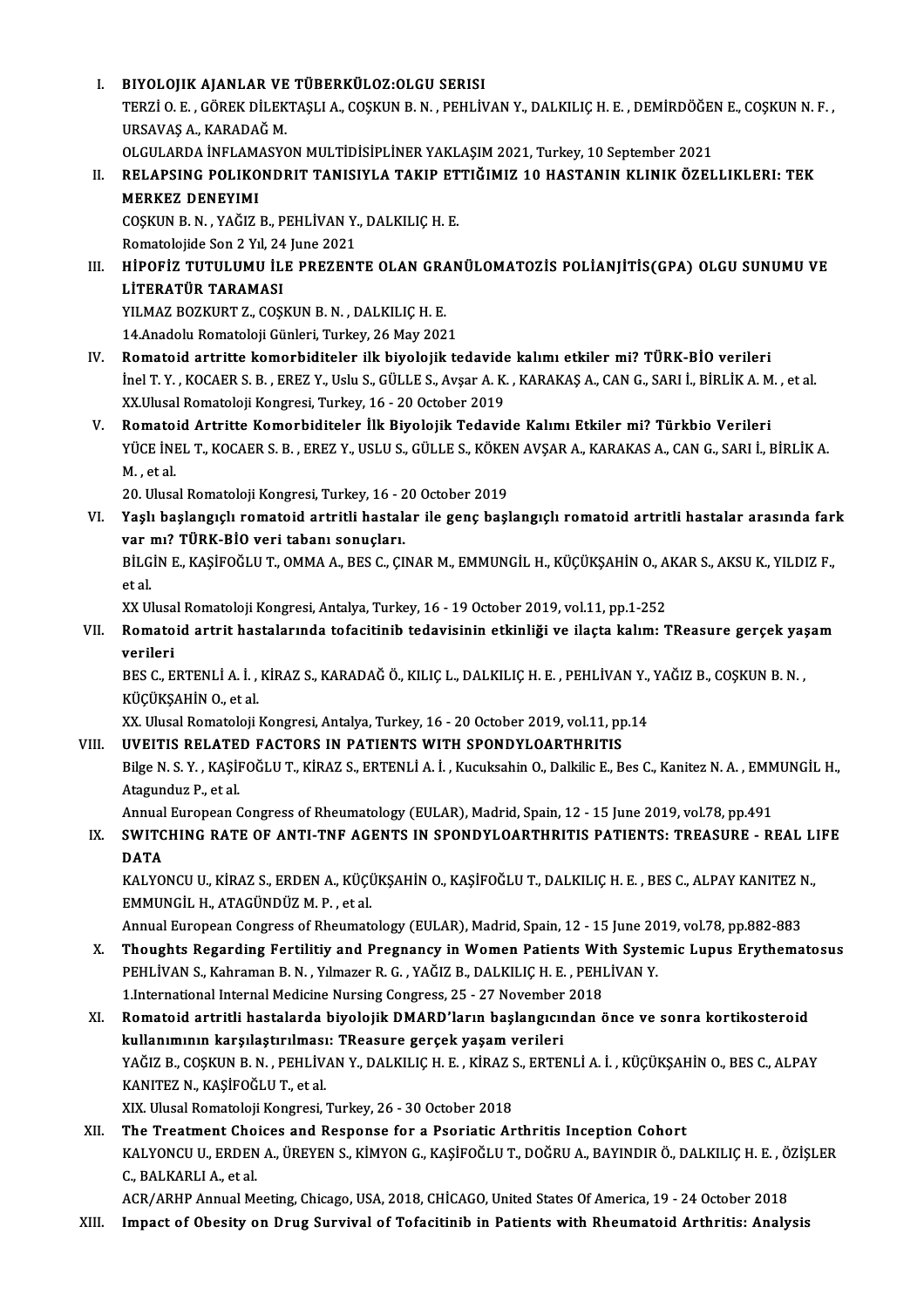#### from Turkbio Registry

from Turkbio Registry<br>BABAOĞLU H., GÖKER B., İNANÇ G. N. , BİRLİK A. M. , KOCA S. S. , CEFLE A., DALKILIÇ H. E. , TUFAN A., YILMAZ S.,<br>SENEL S. et al fr<mark>om Turkbio</mark><br>BABAOĞLU H.,<br>ŞENEL S., et al.<br>ACP (APHP Ap BABAOĞLU H., GÖKER B., İNANÇ G. N. , BİRLİK A. M. , KOCA S. S. , CEFLE A., DALKILIÇ H. E. , TUFAN A., YILM.<br>ŞENEL S., et al.<br>ACR/ARHP Annual Meeting, Chicago, USA, 2018., CHICAGO, United States Of America, 19 - 24 October

ACR/ARHP Annual Meeting, Chicago, USA, 2018., CHICAGO, United States Of America, 19 - 24 October 2018

SENEL S., et al.<br>ACR/ARHP Annual Meeting, Chicago, USA, 2018., CHICAGO, United States Of America, 19 - 24 October 2018<br>XIV. Impact of Obesity on Drug Survival of Tofacitinib in Patients with Rheumatoid Arthritis: Analysis<br> Impact of Obesity on Drug Survival of Tofacitinib in Patients with Rheumatoid Arthritis: Analysis<br>from the Turkbio Registry<br>BABAOĞLU H., GÖKER B., İNANÇ G. N. , BİRLİK A. M. , KOCA S. S. , ÇEFLE A., DALKILIÇ H. E. , TUFAN

from the Turl<br>BABAOĞLU H.,<br>ŞENEL S., et al.<br>Amorican Collo BABAOĞLU H., GÖKER B., İNANÇ G. N. , BİRLİK A. M. , KOCA S. S. , ÇEFLE A., DALKILIÇ H. E. , TUFAN A., YILMA<br>ŞENEL S., et al.<br>American College of Rheumatology Congress'xx18, chicago, United States Of America, 19 - 24 Octobe

SENEL S., et al.<br>American College of Rheumatology Congress'xx18, chicago, United States Of America, 19 - 24 Octobe<br>XV. Romatoid Artritli Hastalarda Tofacitinib Klinik Deneyimi, TÜRKBİO Veritabanı Sonuçları<br>ÖNEN E. DALKU IC American College of Rheumatology Congress'xx18, chicago, United States Of America, 19 - 24 October 2018<br>Romatoid Artritli Hastalarda Tofacitinib Klinik Deneyimi, TÜRKBİO Veritabanı Sonuçları<br>ÖNEN F., DALKILIÇ H. E. , İNANÇ Romato<br>ÖNEN F.,<br>M. , et al.<br>YVIII. Ub. ÖNEN F., DALKILIÇ H. E. , İNANÇ G. N. , CAN G., PEHLİVAN Y., ERTÜRK Z., <mark>.</mark><br>M. , et al.<br>XVIII. Ulusal Romatoloji Kongresi, Antalya, Turkey, 18 - 22 October 2018<br>Interim Analysis of Beseline Characteristics and preferenses

M. , et al.<br>XVIII. Ulusal Romatoloji Kongresi, Antalya, Turkey, 18 - 22 October 2018<br>XVI. Interim Analysis of Baseline Characteristics and preferences of administration route of rheumatoid<br>Anthritis potionts who are bi XVIII. Ulusal Romatoloji Kongresi, Antalya, Turkey, 18 - 22 October 2018<br>Interim Analysis of Baseline Characteristics and preferences of administration route of rheumato<br>arthritis patients who are bio-naive or switched bet Interim Analysis of Baseline Char<br>arthritis patients who are bio-nai<br>prospective, observational study<br>pipESVENELLE H. KARADAČÖ ATI arthritis patients who are bio-naive or switched between advanced RA treatments A multicenter,<br>prospective, observational study<br>DİRESKENELİ R.H., KARADAĞ Ö., ATEŞ A., TUFAN A., İNANÇ G. N. , KOCA S. S. , YILDIRIM ÇETİN G.,

prospective, obse<br>DIRESKENELI R. H.<br>M., YILMAZ S., et al.<br>2019 ACP (APUP A. DİRESKENELİ R. H. , KARADAĞ Ö., ATEŞ A., TUFAN A., İNANÇ G. N. , KOCA S. S. , YILDIRIM ÇETİN G<br>M., YILMAZ S., et al.<br>2018 ACR/ARHP Annual Meeting, Şikago, United States Of America, 19 - 24 October 2018, vol.70<br>Intonim Anal

M., YILMAZ S., et al.<br>2018 ACR/ARHP Annual Meeting, Şikago, United States Of America, 19 - 24 October 2018, vol.70<br>XVII. Interim Analysis of Baseline Characteristics and Preferencesof Administration Route of Rheumatoid 2018 ACR/ARHP Annual Meeting, Şikago, United States Of America, 19 - 24 October 2018, vol.70<br>Interim Analysis of Baseline Characteristics and Preferencesof Administration Route of Rheumato<br>Arthritis PatientsWho Are Bio-Naï Interim Analysis of Baseline Chai<br>Arthritis PatientsWho Are Bio-Na<br>Prospective, ObservationalStudy<br>DipESVENELLE H. KARADAČÖ AT Arthritis PatientsWho Are Bio-Naïve or Switched between Advanced RATreatments A Multicenter,<br>Prospective, ObservationalStudy<br>DİRESKENELİ R.H., KARADAĞ Ö., ATEŞ A., TUFAN A., İNANÇ G. N. , KOCA S. S. , YILDIRIM ÇETİN G., AK

Prospective, Obse<br>DIRESKENELI R. H.<br>M., YILMAZ S., et al.<br>2019 ACP (ABUB A) DİRESKENELİ R. H. , KARADAĞ Ö., ATEŞ A., TUFAN A., İNANÇ G. N. , KOCA S. S. , YILDIRIM ÇETİN G., A.<br>M., YILMAZ S., et al.<br>2018 ACR/ARHP Annual Meeting, CHICAGO, United States Of America, 19 - 24 October 2018, vol.70<br>Fastar

M., YILMAZ S., et al.<br>2018 ACR/ARHP Annual Meeting, CHICAGO, United States Of America, 19 - 24 October 201<br>XVIII. Factors That May be Associated with Uveitis in Patients with Spondyloarthritis<br>EXASIEOČLU T. VASAR RILGEN S. 2018 ACR/ARHP Annual Meeting, CHICAGO, United States Of America, 19 - 24 October 2018, vol.70<br>Factors That May be Associated with Uveitis in Patients with Spondyloarthritis<br>KAŞİFOĞLU T., YAŞAR BİLGE N. Ş. , KİRAZ S., ERTEN Factors That May be Associated with Uveitis in<br>KAŞİFOĞLU T., YAŞAR BİLGE N. Ş. , KİRAZ S., ERTENL<br>KANITEZ N., ATAGÜNDÜZ M. P. , COŞKUN B. N. , et al.<br>2018 ACP (ABUP Annual Mesting, CUICACO, United S KAŞİFOĞLU T., YAŞAR BİLGE N. Ş. , KİRAZ S., ERTENLİ A. İ. , KÜÇÜKŞAHİN O., DALKILIÇ H. E. , BES C.,<br>KANITEZ N., ATAGÜNDÜZ M. P. , COŞKUN B. N. , et al.<br>2018 ACR/ARHP Annual Meeting, CHICAGO, United States Of America, 19 -

#### XIX. Leflunomide As a Concomitant DMARD Choice for the Biological Treatment Era of Rheumatoid 2018 ACR<br><mark>Leflunom</mark><br>Arthritis<br>*V*IMVON C Leflunomide As a Concomitant DMARD Choice for the Biological Treatment Era of Rheumatoid<br>Arthritis<br>KİMYON G., KİRAZ S., ERTENLİ A. İ. , KÜÇÜKŞAHİN O., DALKILIÇ H. E. , BES C., ALPAY KANITEZ N., KAŞİFOĞLU T.,<br>EMMUNCÜ H. COS

Arthritis<br>KİMYON G., KİRAZ S., ERTENLİ A. İ.<br>EMMUNGİL H., COŞKUN B. N. , et al.<br>2018 ACR (ARHR Annual Meeting C KİMYON G., KİRAZ S., ERTENLİ A. İ. , KÜÇÜKŞAHİN O., DALKILIÇ H. E. , BES C., ALPAY KANITEZ N., KA<br>EMMUNGİL H., COŞKUN B. N. , et al.<br>2018 ACR/ARHP Annual Meeting, CHICAGO, United States Of America, 19 - 24 October 2018, vo

### EMMUNGİL H., COŞKUN B. N. , et al.<br>2018 ACR/ARHP Annual Meeting, CHICAGO, United States Of America, 19 - 24 October 2018, vol.70<br>XX. Corticosteroid Utilization before and after Initiation of Biologic Dmards between Pat 2018 ACR/ARHP Annual<br>Corticosteroid Utilizat<br>Rheumatoid Arthritis<br>YAČIZ B. COSKUN B.N Corticosteroid Utilization before and after Initiation of Biologic Dmards between Patients with<br>Rheumatoid Arthritis<br>YAĞIZ B., COŞKUN B. N. , KİRAZ S., ERTENLİ A. İ. , KÜÇÜKŞAHİN O., DALKILIÇ H. E. , BES C., ALPAY KANITEZ

Rheumatoid Arthritis<br>YAĞIZ B., COŞKUN B. N. , KİRAZ S., F<br>KAŞİFOĞLU T., EMMUNGİL H., et al.<br>ACP APHP 2018, CHICACO United YAĞIZ B., COŞKUN B. N. , KİRAZ S., ERTENLİ A. İ. , KÜÇÜKŞAHİN O., DALKILIÇ H. E. , |<br>KAŞİFOĞLU T., EMMUNGİL H., et al.<br>ACR-ARHP-2018, CHICAGO, United States Of America, 19 - 24 October 2018, vol.70<br>Spondiloartrit baştaları KAŞİFOĞLU T., EMMUNGİL H., et al.<br>ACR-ARHP-2018, CHICAGO, United States Of America, 19 - 24 October 2018, vol.70<br>XXI. Spondiloartrit hastalar›nda tümor nekroz faktörinhibitörleri ile birlikte bazalde konvansiyonel

ACR-ARHP-2018, CHICAGO, United States Of America, 19 - 24 October 2018, vol.70<br>Spondiloartrit hastalar›nda tümor nekroz faktörinhibitörleri ile birlikte bazalde l<br>sentetikhastal›k modifiye edici anti-romatizmal ilaç kullan Spondiloartrit hastalar>nda tümor nekroz faktörinhibitörleri ile birlikte bazalde konvansiyonel<br>sentetikhastal>k modifiye edici anti-romatizmal ilaç kullan>m>n>nrolü olabilir mi?<br>AKAR S., KİRAZ S., GERÇİK Ö., ERTENLİ A. İ. sentetikhastal»<br>AKAR S., KİRAZ :<br>KOCA S. S. , et al.<br>10. Ulusal Bornat AKAR S., KİRAZ S., GERÇİK Ö., ERTENLİ A. İ. , KÜÇÜKŞAHİN O., DALKILIÇ<br>KOCA S. S. , et al.<br>19. Ulusal Romatoloji Kongresi, Turkey, 26 - 30 September 2018, vol.10<br>Cee baflangıslı spendilertrit bestalarında TNE inbibitêrütede

### KOCA S. S. , et al.<br>19. Ulusal Romatoloji Kongresi, Turkey, 26 - 30 September 2018, vol.10<br>XXII. Geç bafllang›çl› spondilartrit hastalar›nda TNF inhibitörütedavilerinin süreklili¤i ve etkinli¤i:<br>TPessure sersekvaflam v 19. Ulusal Romatoloji Kongresi, Turl<br>Geç bafllang>çl> spondilartrit ha<br>TReasure gerçekyaflam verileri<br>ALBAY KANITEZ N. BES C. KİBAZ S Geç bafllang›çl› spondilartrit hastalar›nda TNF inhibitörütedavilerinin süreklili¤i ve etkinli¤i:<br>TReasure gerçekyaflam verileri<br>ALPAY KANITEZ N., BES C., KİRAZ S., ERTENLİ A. İ. , KÜÇÜKŞAHİN O., DALKILIÇ H. E. , KAŞİFOĞLU

TReasure gerçekyaflan<br>ALPAY KANITEZ N., BES C<br>KOCA S. S. , Çınar M., et al.<br>10 Ulucal Bomatalaji Kon ALPAY KANITEZ N., BES C., KİRAZ S., ERTENLİ A. İ. , KÜÇÜKŞAHİN<br>KOCA S. S. , Çınar M., et al.<br>19. Ulusal Romatoloji Kongresi, Turkey, 26 - 30 September 2018<br>Spondiloartronatli bastalarda üyeit ile ilişkili risk faktârlı KOCA S. S. , Çınar M., et al.<br>19. Ulusal Romatoloji Kongresi, Turkey, 26 - 30 September 2018<br>XXIII. Spondiloartropatli hastalarda üveit ile ilişkili risk faktörleri, TReasure gerçek yaşam verileri

KAŞİFOĞLUT.,YAŞARBİLGEN.Ş. ,KİRAZ S.,ERTENLİA. İ. ,KÜÇÜKŞAHİNO.,DALKILIÇH.E. ,BESC.,ALPAY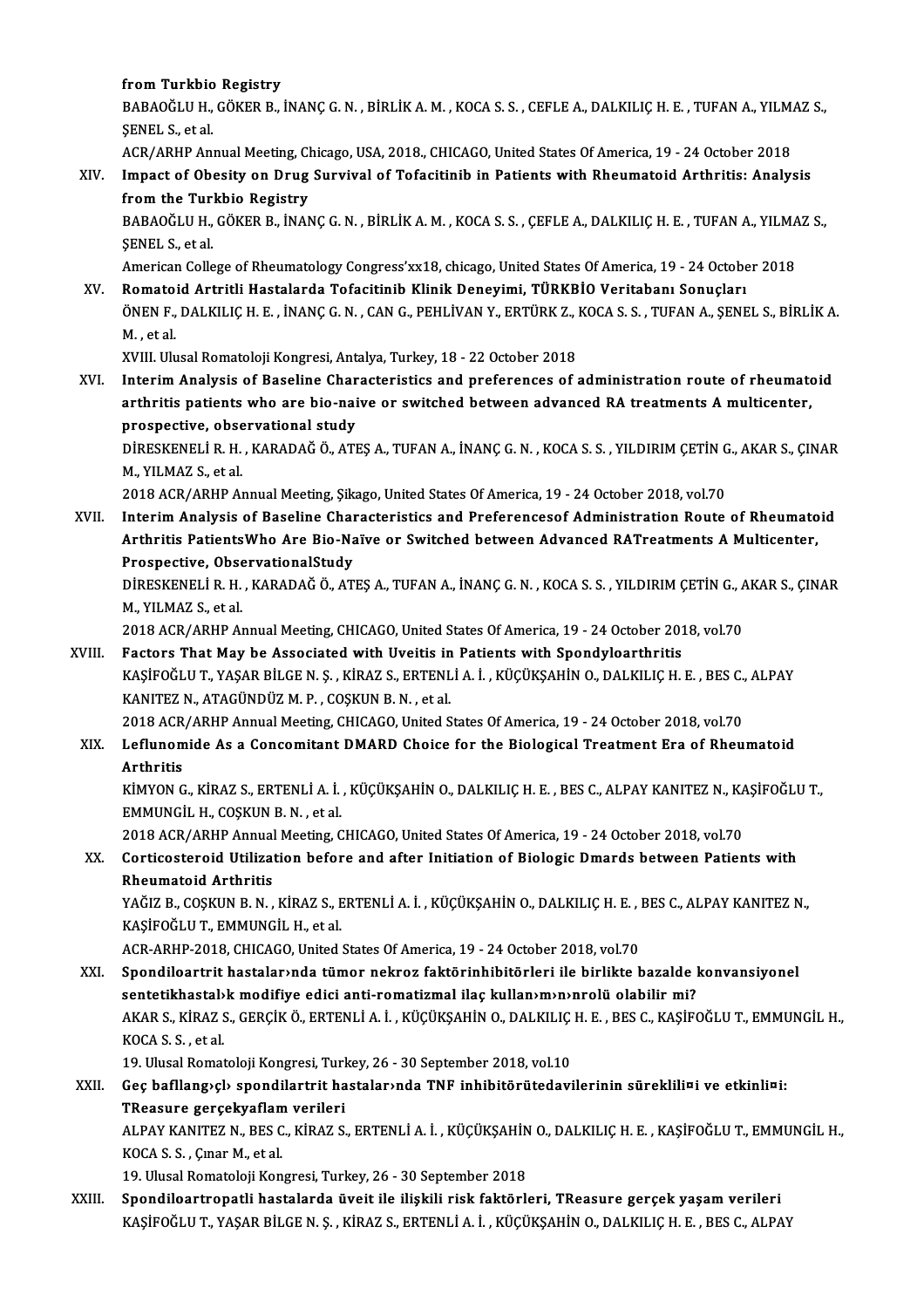KANTEZ N., EMMUNGİL H., ATAGÜNDÜZM. P., et al.

KANTEZ N., EMMUNGİL H., ATAGÜNDÜZ M. P. , et al.<br>XIX. Ulusal Romatoloji Kongresi, Turkey, 26 - 30 September 2018<br>Leflunamid biyolojik DMABD'yyılarla birlikte etkin sekilde

XXIV. Leflunomid biyolojik DMARD'xxlarla birlikte etkin şekilde kullanılabilir:TReasure gerçek yaşam<br>verileri XIX. Ulus<br><mark>Lefluno</mark><br>verileri<br>*v*imvon Leflunomid biyolojik DMARD'xxlarla birlikte etkin şekilde kullanılabilir:TReasure gerçek yaşam<br>verileri<br>KİMYON G., KİRAZ S., ERTENLİ A. İ. , KÜÇÜKŞAHİN O., DALKILIÇ H. E. , BES C., ALPAY KANTEZ N., KAŞİFOĞLU T.,<br>EMMUNCU H.

verileri<br>KİMYON G., KİRAZ S., ERTENLİ A. İ.<br>EMMUNGİL H., COŞKUN B. N. , et al.<br>YIY. Hlusal Bamatalaji Kangresi Tu KİMYON G., KİRAZ S., ERTENLİ A. İ. , KÜÇÜKŞAHİN O., DALKILIÇ H.<br>EMMUNGİL H., COŞKUN B. N. , et al.<br>XIX. Ulusal Romatoloji Kongresi, Turkey, 26 - 30 September 2018<br>Bomatoid artritli hastalarda biyolojik DMABD'yyıların basl

EMMUNGİL H., COŞKUN B. N. , et al.<br>XIX. Ulusal Romatoloji Kongresi, Turkey, 26 - 30 September 2018<br>XXV. Romatoid artritli hastalarda biyolojik DMARD'xxların başlangıcından önce ve sonra kortikosteroid<br>Indianmunu karsıl XIX. Ulusal Romatoloji Kongresi, Turkey, 26 - 30 September 2018<br>Romatoid artritli hastalarda biyolojik DMARD'xxların başlang<br>kullanımının karşılaştırılması:TReasure gerçek yaşam verileri<br>YAČIZ B. COSKUN B. N., DEHLİVAN Y. Romatoid artritli hastalarda biyolojik DMARD'xxların başlangıcından önce ve sonra kortikosteroid<br>kullanımının karşılaştırılması:TReasure gerçek yaşam verileri<br>YAĞIZ B., COŞKUN B. N. , PEHLİVAN Y., DALKILIÇ H. E. , KİRAZ S. <mark>kullanımının karşılaştırılmas</mark><br>YAĞIZ B., COŞKUN B. N. , PEHLİV<br>KANTEZ N., KAŞİFOĞLU T., et al.<br>YIY Hlusal Bamatalaji Kansresi YAĞIZ B., COŞKUN B. N. , PEHLİVAN Y., DALKILIÇ H. E. , KİRAZ S., E<br>KANTEZ N., KAŞİFOĞLU T., et al.<br>XIX. Ulusal Romatoloji Kongresi, Turkey, 26 - 30 September 2018<br>Laflunamid biyolojik DMABD'larla birlikte atkin flekilde kı KANTEZ N., KAŞİFOĞLU T., et al.<br>XIX. Ulusal Romatoloji Kongresi, Turkey, 26 - 30 September 2018<br>XXVI. Leflunomid biyolojik DMARD'larla birlikte etkin flekilde kullan›labilir: TReasure gerçek yaflam<br>verileri

XIX. Ulus<br><mark>Lefluno</mark><br>verileri<br>*v*imvon Leflunomid biyolojik DMARD'larla birlikte etkin flekilde kullan›labilir: TReasure gerçek yaflam<br>verileri<br>KİMYON G., KİRAZ S., ERTENLİ A. İ. , KÜÇÜKŞAHİN O., DALKILIÇ H. E. , BES C., ALPAY KANITEZ N., KAŞİFOĞLU T.,<br>EMMUNCÜ

verileri<br>KİMYON G., KİRAZ S., ERTENLİ A. İ.<br>EMMUNGİL H., COŞKUN B. N. , et al.<br>YIY. Hlusel Bernateleji Kengresi, An KİMYON G., KİRAZ S., ERTENLİ A. İ. , KÜÇÜKŞAHİN O., DALKILIÇ H. E. , BES C., ALP.<br>EMMUNGİL H., COŞKUN B. N. , et al.<br>XIX. Ulusal Romatoloji Kongresi, Antalya, Turkey, 26 - 30 September 2018, vol.10<br>VENİ STİLL AKTİVİTE SKOR

EMMUNGİL H., COŞKUN B. N. , et al.<br>XIX. Ulusal Romatoloji Kongresi, Antalya, Turkey, 26 - 30 September 2018, vol.10<br>XXVII. YENİ STİLL AKTİVİTE SKORUNUN GELİSTİRİLMESİ VE VALİDASYONU

XIX. Ulusal Romatoloji Kongresi, Antalya, Turkey, 26 - 30 September 2018, vol.10<br>YENİ STİLL AKTİVİTE SKORUNUN GELİŞTİRİLMESİ VE VALİDASYONU<br>KALYONCU U., KAŞİFOĞLU T., Omma A., BES C., ÇINAR M., EMMUNGİL H., Küçükşahin O., YENİ STİLL AKTİVİTE SKORUNUN GELİŞTİRİLMESİ VE VALİDASYONU<br>KALYONCU U., KAŞİFOĞLU T., Omma A., BES C., ÇINAR M., EMMUNGİL H., Küçükşahin O., AK<br>F., et al.<br>19.Ulusal Romatoloji Kongresi, Bodrum, Turkey, 26 - 30 September 20 KALYONCU U., KAŞİFOĞLU T., Omma A., BES C., ÇINAR M., EMMUNGİL H., Küçükşahin O., AK.<br>F., et al.<br>19.Ulusal Romatoloji Kongresi, Bodrum, Turkey, 26 - 30 September 2018, vol.10, pp.12-13<br>Beoriyatik artritte martalitede artış

XXVIII. Psoriyatik artritte mortalitede artış saptanmıştır:Ulusal psoriyatik artrit kohortu (PSART) verileri 19.Ulusal Romatoloji Kongresi, Bodrum, Turkey, 26 - 30 September 2018, vol.10, pp.12-13<br>Psoriyatik artritte mortalitede artış saptanmıştır:Ulusal psoriyatik artrit kohortu (PSART) verileri<br>ERDEN A., KILIÇ L., SOLMAZ D., ÜR Psoriyatik artri<br>ERDEN A., KILIÇ<br>ÖZİŞLER C., et al.<br>10 Ulucal Pomate ERDEN A., KILIÇ L., SOLMAZ D., ÜREYEN S. B. , KİMYON G., GÜNAL E. K. , DOĞRU A., BAYINDI<br>ÖZİŞLER C., et al.<br>19.Ulusal Romatoloji kongresi, BODRUM, Turkey, 26 - 30 September 2018, vol.10, pp.10-12<br>Günlük romatoloji pratižin

19. Ulusal Romatoloji kongresi, BODRUM, Turkey, 26 - 30 September 2018, vol.10, pp.10-12

ÖZİŞLER C., et al.<br>19.Ulusal Romatoloji kongresi, BODRUM, Turkey, 26 - 30 September 2018, vol.10, pp.10-12<br>XXIX. Günlük romatoloji pratiğinde biyolojik tedavi alan hastaların değerlendirilmesi: TÜRK-BİO 2018<br>verileri. Günlük romatoloji pratiğinde biyolojik tedavi alan hastaların değerlendirilmesi: TÜRK-BİO 2018<br>verileri.<br>TUĞSAL H.Y. , CAN G., ÇAPAR S., ZENGİN B., KENAR G., AKAR S., DALKILIÇ H. E. , ŞENEL S., KOCA S. S. , TUFAN A., et<br>el

ve<br>TU<br>al TUĞSAL H. Y. , CAN G., ÇAPAR S., ZENGİN B., KENAR G., AKAR S., DALKILIÇ H. E. , ŞENEL S., KOCA<br>al.<br>XIX. Ulusal Romatoloji Kongresi 2018, Muğla, Turkey, 26 - 30 September 2018, vol.10, pp.79-80<br>The efficesy and drug surviva

al.<br>XIX. Ulusal Romatoloji Kongresi 2018, Muğla, Turkey, 26 - 30 September 2018, vol.10, pp.79-80<br>XXX. The efficacy and drug survival of the biosimilar infliximab (CT-P13) compared to the original XIX. Ulusal Romatoloji Kongresi 2018, Muğla, Turkey, 26 - 30 September 2018, vol.10, pp.79-80<br>The efficacy and drug survival of the biosimilar infliximab (CT-P13) compared to the origi<br>reference infliximab in inflammatory The efficacy and drug survival of the biosimilar infliximab (CT-P13) compared to the original<br>reference infliximab in inflammatory rheumatic diseases results from the turkbio registry<br>USLU S., CAN G., ŞENEL S., DALKILIÇ H. r<mark>efe</mark><br>USLU<br>et al.<br>EUL 4 USLU S., CAN G., ŞENEL S., DALK<br>et al.<br>EULAR2018, 13 - 16 June 2018<br>The effect of smoking on nee

et al.<br>EULAR2018, 13 - 16 June 2018<br>XXXI. The effect of smoking on response to tumor necrosis factor-alpha inhibitor treatment in ankylosing<br>apondulitie patiente: pequite from the turkbio pegistry. EULAR2018, 13 - 16 June 2018<br>The effect of smoking on response to tumor necrosis f<br>spondylitis patients: results from the turkbio registry<br>XARKAN H. CAN C. CARAR S. ZENCIN R. KENAR C. AKAR S. The effect of smoking on response to tumor necrosis factor-alpha inhibitor treatment in ankylosing<br>spondylitis patients: results from the turkbio registry<br>YARKAN H., CAN G., ÇAPAR S., ZENGİN B., KENAR G., AKAR S., DALKILIÇ spondylitis patients: results<br>YARKAN H., CAN G., ÇAPAR S., Z.<br>EULAR2018, 13 - 16 June 2018<br>Concemitant use of contices: YARKAN H., CAN G., ÇAPAR S., ZENGİN B., KENAR G., AKAR S., DALKILIÇ H. E. , ŞENEL S., KOCA S. S. , TUFAN A., et a<br>EULAR2018, 13 - 16 June 2018<br>XXXII. Concomitant use of corticosteroids at the baseline does not affect the d

### EULAR2018, 13 - 16 June 2018<br>XXXII. Concomitant use of corticosteroids at the baseline does not affect the drug survival of abatacept in<br>rheumatoid arthritis Concomitant use of corticosteroids at the baseline does not affect the drug survival of abatacept in<br>rheumatoid arthritis<br>KOCA S. S. , ÖZ B., KARATAŞ A., DALKILIÇ H. E. , CAN G., PEHLİVAN Y., ŞENEL S., YAZICI A., İNANÇ G.

rh<br>KC<br>al<br>EU KOCA S. S. , ÖZ B., KARATAŞ A., D<br>al.<br>EULAR 2018, 13 - 16 June 2018<br>Aile öyküsünde peoriesis yev

al.<br>EULAR 2018, 13 - 16 June 2018<br>XXXIII. Aile öyküsünde psoriasis veya psoriyatik artrit olmasının psoriyatik artrit hastalık özellikleri üzerine<br>Atkisi EULAF<br><mark>Aile ö</mark><br>etkisi<br>soum Aile öyküsünde psoriasis veya psoriyatik artrit olmasının psoriyatik artrit hastalık özellikleri üzeriı<br>etkisi<br>SOLMAZ D., BAKIRCI D., KİMYON G., KASAPOĞLU GÜNAL E., DOĞRU A., BAYINDIR Ö., DALKILIÇ H. E. , ÖZİŞLER C.,<br>CAN M

etkisi<br>SOLMAZ D., BAKIRCI I<br>CAN M., AKAR S., et al.<br>10. Ulucal Bomataless I SOLMAZ D., BAKIRCI D., KİMYON G., KASAPOĞLU GÜNAL E., DOĞRU A., BAYINDIR Ö., DA<br>CAN M., AKAR S., et al.<br>19. Ulusal Romatoloji kongresi, Muğla, Turkey, 26 - 30 September 2018, vol.9, pp.94-95<br>Sisanatta amaking dass nat affe CAN M., AKAR S., et al.<br>19. Ulusal Romatoloji kongresi, Muğla, Turkey, 26 - 30 September 2018, vol.9, pp.94-95<br>XXXIV. Cigarette smoking does not affect treatment response to tofacitinib in rheumatoid arthritis.

KARATAŞ A., ÖZ B. M. , DALKILIÇ H. E. , CAN G., PEHLİVAN Y., ŞENEL S., YAZICI A., İNANÇ G. N. , ERTÜRK Z., ÇEFLE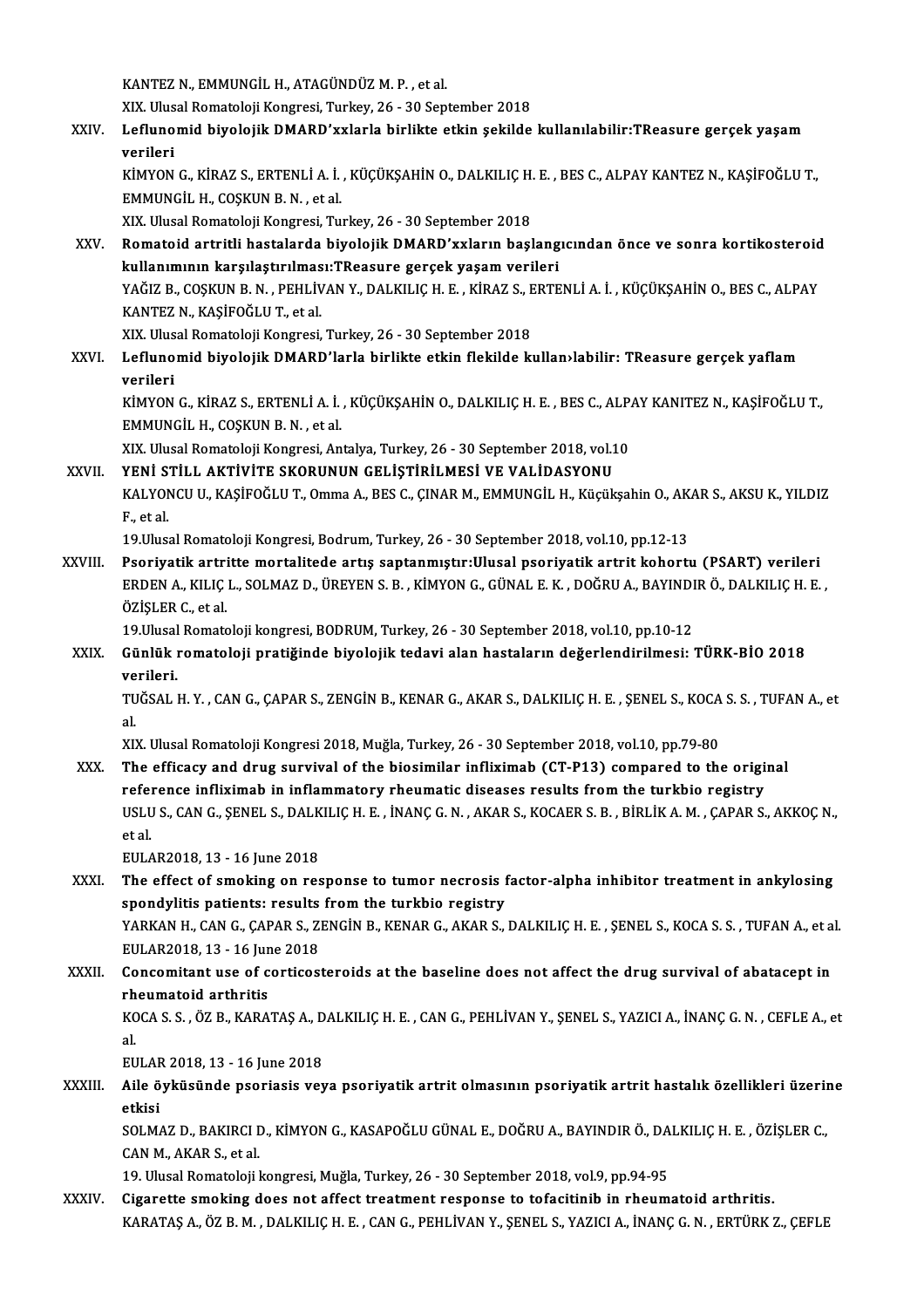A.,etal.

ACR/ARHP 2018, Şikago, United States Of America, 19 - 24 October 2018, vol.70, pp.1-3584

XXXV. The Efffect of Family History on Disease Phenotypes in 1393 Psoriatic Arthritis Patients ACR/ARHP 2018, Şikago, United States Of America, 19 - 24 October 2018, vol.70, pp.1-3584<br>The Efffect of Family History on Disease Phenotypes in 1393 Psoriatic Arthritis Patients<br>SOLMAZ D., ÜREYEN S., KİMYON G., GÜNAL E., D The Eff<br>SOLMA:<br>S., et al. SOLMAZ D., ÜREYEN S., KİMYON G., GÜNAL E., DOĞRU A., BAYIND<br>S., et al.<br>Annual European Congress of Rheumatology, 13 - 16 June 2018<br>Coographical differences in psoriatic arthriticu a transatl

S., et al.<br>Annual European Congress of Rheumatology, 13 - 16 June 2018<br>XXXVI. Geographical differences in psoriatic arthritis: a transatlantic comparison<br>TIPEVEN S. SOLMAZ D. KINVON C. Günal E.K., DOČPILA, Parndur Ö. DALKI Annual European Congress of Rheumatology, 13 - 16 June 2018<br>Geographical differences in psoriatic arthritis: a transatlantic comparison<br>ÜREYEN S., SOLMAZ D., KİMYON G., Günal E. K. , DOĞRU A., Bayındır Ö., DALKILIÇ H. E. , **Geogra<br>ÜREYEN<br>S., et al.<br>EULAP** ÜREYEN S., SOLMAZ D., KİMYON<br>S., et al.<br>EULAR 2018, 13 - 16 June 2018<br>Consemitant Use of Contessi

### S., et al.<br>EULAR 2018, 13 - 16 June 2018<br>XXXVII. Concomitant Use of Corticosteroids at The Baseline Does Not Affect The Drug Survival of Abatacept<br>In Phoumatoid Arthutis EULAR 2018, 13 - 16 June 2<br>Concomitant Use of Cort<br>In Rheumatoid Arthritis<br>Kosa S. S. ÖZ B. KABATAS Concomitant Use of Corticosteroids at The Baseline Does Not Affect The Drug Survival of Abatacept<br>In Rheumatoid Arthritis<br>Koca S. S. , ÖZ B., KARATAŞ A., DALKILIÇ H. E. , CAN G., PEHLİVAN Y., ŞENEL S., YAZICI A., İNANÇ G.

In<br>Ko<br>al<br>Eu Koca S. S. , ÖZ B., KARATAŞ A., DALKILIÇ<br>al.<br>EULAR 2018, 13 - 16 June 2018, vol.77<br>Leflunamida As a Canaamitant DM.

#### al.<br>EULAR 2018, 13 - 16 June 2018, vol.77<br>XXXVIII. Leflunomide As a Concomitant DMARD Choice for the Biological Treatment Era of Rheumatoid<br>artritis EULAR 2<br><mark>Lefluno</mark><br>artritis<br><sup>vimvon</sup> Leflunomide As a Concomitant DMARD Choice for the Biological Treatment Era of Rheumatoid<br>artritis<br>KİMYON G., KİRAZ S., ERTENLİ A. İ. , KÜÇÜKŞAHİN O., DALKILIÇ H. E. , BES C., ALPAY KANITEZ N., KAŞİFOĞLU T.,<br>EMMUNCÜ H. COSK

artritis<br>KİMYON G., KİRAZ S., ERTENLİ A. İ.<br>EMMUNGİL H., COŞKUN B. N. , et al.<br>Annual Euronean Consuees of Phoi KİMYON G., KİRAZ S., ERTENLİ A. İ. , KÜÇÜKŞAHİN O., DALKILIÇ H. E. , BES C., ALPAY KANITEZ N., I<br>EMMUNGİL H., COŞKUN B. N. , et al.<br>Annual European Congress of Rheumatology, Amsterdam, Netherlands, 13 - 16 June 2018, vol.7

Annual European Congress of Rheumatology, Amsterdam, Netherlands, 13 - 16 June 2018, vol.70

## EMMUNGİL H., COŞKUN B. N. , et al.<br>Annual European Congress of Rheumatology, Amsterdam, Netherlands, 13 - 16 June 2018, vol.70<br>XXXIX. Drug survival and effectiveness of the first tnf inhibitors in patient with late ons Drug survival and effectiveness of the first tnf inhibitors in patient with late onset spondylarthritis:<br>treasure real-life results<br>ALPAY KANITEZ N., KİRAZ S., ERTENLİ A. İ. , KÜÇÜKŞAHİN O., DALKILIÇ H. E. , BES C., KAŞİFO

treasure real-life result:<br>ALPAY KANITEZ N., KİRAZ<br>KOCA S. S. , ÇINAR M., et al.<br>Annual European Constess ALPAY KANITEZ N., KİRAZ S., ERTENLİ A. İ. , KÜÇÜKŞAHİN O., DALKILIÇ H. E. , BES C., KAŞİFOĞLU '<br>KOCA S. S. , ÇINAR M., et al.<br>Annual European Congress of Rheumatology, Amsterdam, Netherlands, 13 - 16 June 2018, vol.77<br>The

Annual European Congress of Rheumatology, Amsterdam, Netherlands, 13 - 16 June 2018, vol.77

## KOCA S. S. , ÇINAR M., et al.<br>Annual European Congress of Rheumatology, Amsterdam, Netherlands, 13 - 16 June 2018, vol.77<br>XL. The role of baseline concomitant use of conventional synthetic disease modifying anti-rheumatic<br> The role of baseline concomitant use of conventional synthetic disease modifying anti-rheumatic<br>drugs with tnf inhibitors in spondyloarthritis patients<br>AKAR S., KİRAZ S., GERÇİK Ö., ERTENLİ A. İ. , KÜÇÜKŞAHİN O., DALKILIÇ

drugs with tnf<br>AKAR S., KİRAZ S.<br>KOCA S. S. , et al.<br>Annual Euroness AKAR S., KİRAZ S., GERÇİK Ö., ERTENLİ A. İ. , KÜÇÜKŞAHİN O., DALKILIÇ H. E. , BES C., KAŞİFOĞLU T., EMMU!<br>KOCA S. S. , et al.<br>Annual European Congress of Rheumatology, Amsterdam, Netherlands, 13 - 16 June 2018, vol.77, pp.

Annual European Congress of Rheumatology, Amsterdam, Netherlands, 13 - 16 June 2018, vol.77, pp.1012

## KOCA S. S. , et al.<br>Annual European Congress of Rheumatology, Amsterdam, Netherlands, 13 - 16 June 2018, vol.77, pp.101<br>XLI. THE EFFECT OF FAMILY HISTORY ON DISEASE PHENOTYPES IN 1393 PSORIATIC ARTHRITIS<br>PATIENTS THE EFFECT OF FAMILY HISTORY ON DISEASE PHENOTYPES IN 1393 PSORIATIC ARTHRITIS<br>PATIENTS<br>SOLMAZ D., ÜREYEN S., KİMYON G., Günal E. K. , DOĞRU A., Bayındır Ö., DALKILIÇ H. E. , ÖZİŞLER C., CAN M., AKAR<br>S. et al

PATIEN<br>SOLMA:<br>S., et al. SOLMAZ D., ÜREYEN S., KİMYON G., Günal E. K. , DOĞRU A., Bayındır Ö., DALKILIÇ H. E. , ÖZİŞLER C., CAN M., AKA<br>S., et al.<br>19 th Annual European Congress of Rheumatology, Amsterdam, Netherlands, 13 - 18 June 2018, vol.77, p

19 th Annual European Congress of Rheumatology, Amsterdam, Netherlands, 13 - 18 June 2018, vol.77, pp.361

## S., et al.<br>19 th Annual European Congress of Rheumatology, Amsterdam, Netherlands, 13 - 18 June 2018, vol.77, pp.361<br>XLII. USE OF BIOLOGICAL DMARDS IN PATIENTS WITH PRIMARY VASCULITIS; RESULTS FROM TURKBIO<br>REGISTRY USE OF BIOLOGICAL DMARDS IN PATIENTS WITH PRIMARY VASCULITIS; RESULTS FROM<br>REGISTRY<br>YAZICI A., Cefle A., Dalkilic E., Pehlivan Y., Can G., Goker B., Tufan A., Senel S., Koca S. S. , Akar S., et al.<br>Congress of the European

Congress of the European-League-Against-Rheumatism (EULAR), Amsterdam, Netherlands, 13 - 16 June 2018, vol.77, pp.1470-1471 YAZICI A., Cefle A., Dal<br>Congress of the Europ<br>vol.77, pp.1470-1471<br>CONCOMITANT USE Congress of the European-League-Against-Rheumatism (EULAR), Amsterdam, Netherlands, 13 - 16 June<br>vol.77, pp.1470-1471<br>XLIII. CONCOMITANT USE OF CORTICOSTEROIDS AT THE BASELINE DOES NOT AFFECT THE DRUG

### vol.77, pp.1470-1471<br>CONCOMITANT USE OF CORTICOSTEROIDS AT THE BASE<br>SURVIVAL OF ABATACEPT IN RHEUMATOID ARTHRITIS<br>Kose S.S. Or B. Karatas A. Dalkija H. E. Can G. Boblivan Y. So CONCOMITANT USE OF CORTICOSTEROIDS AT THE BASELINE DOES NOT AFFECT THE DRUG<br>SURVIVAL OF ABATACEPT IN RHEUMATOID ARTHRITIS<br>Koca S. S. , Oz B., Karatas A., Dalkilic H. E. , Can G., Pehlivan Y., Senel S., YAZICI A., Inanc N.,

SURVIVAL OF ABATACEPT IN RHEUMATOID ARTHRITIS<br>Koca S. S. , Oz B., Karatas A., Dalkilic H. E. , Can G., Pehlivan Y., Senel S., YAZICI A., Inanc N., Cefle A., et al.<br>Congress of the European-League-Against-Rheumatism (EULAR) Koca S. S., Oz B., Karatas A., Dalkilic H. E., Can G., Pehlivan Y., Senel S., YAZICI A., Inanc N., Cefle A., et al. Congress of the European-League-Against-Rheumatism (EULAR), Amsterdam, Netherlands, 13 - 16 June 2018,<br>vol.77, pp.597<br>XLIV. INVESTIGATION OF POOR PROGNOSTIC FACTORS AMONG RHEUMATOID ARTHRITIS PATIENTS IN

### vol.77, pp.597<br>INVESTIGATION OF 1<br>TURKBIO REGISTRY<br>Inane N. Erturk 7, OTO INVESTIGATION OF POOR PROGNOSTIC FACTORS AMONG RHEUMATOID ARTHRITIS PATIEN<br>TURKBIO REGISTRY<br>Inanc N., Erturk Z., Ozen G., Dalkilic E., Koca S. S. , Can G., Karatas A., Pehlivan Y., YAZICI A., Cefle A., et al.<br>Congress of t

TURKBIO REGISTRY<br>Inanc N., Erturk Z., Ozen G., Dalkilic E., Koca S. S. , Can G., Karatas A., Pehlivan Y., YAZICI A., Cefle A., et al.<br>Congress of the European-League-Against-Rheumatism (EULAR), Amsterdam, Netherlands, 13 -Inanc N., Erturk<br>Congress of the<br>vol.77, pp.1319<br>IS BELABSE B Congress of the European-League-Against-Rheumatism (EULAR), Amsterdam, Netherlands, 13 - 16 June 2018,<br>vol.77, pp.1319<br>XLV. IS RELAPSE RATE OF GIANT CELL ARTERITIS IN REAL-LIFE EXPERIENCE LOWER THAN IN THE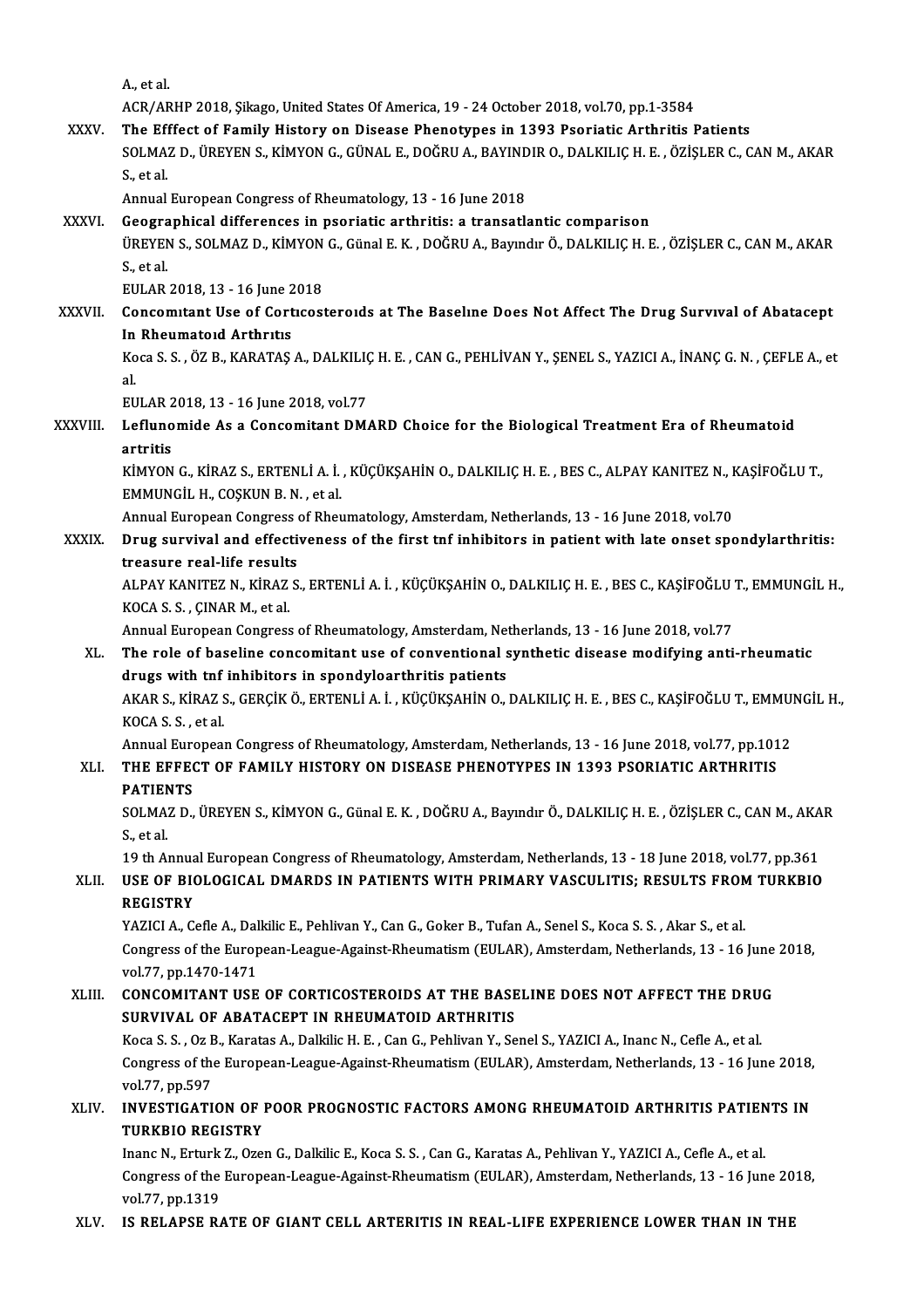#### CONTROLLED TRIALS? RESULTS OF A RETROSPECTIVE, MULTI-CENTRE COHORT STUDY

CONTROLLED TRIALS? RESULTS OF A RETROSPECTIVE, MULTI-CENTRE COHORT STUDY<br>Alibaz-Oner F., Balci M. A. , Pamuk O. N. , Zengin O., Tasci M., Dogru A., Bayindir O., Yavuz S., Cefle A., Tezcan M. E. , et CC<br>Ali<br>.c Alibaz-Oner F., Balci M. A. , Pamuk O. N. , Zengin O., Tasci M., Dogru A., Bayindir O., Yavuz S., Cefle A., Tezcan M. E<br>al.<br>Congress of the European-League-Against-Rheumatism (EULAR), Amsterdam, Netherlands, 13 - 16 June 2

al.<br>Congress of the European-League-Against-Rheumatism (EULAR), Amsterdam, Netherlands, 13 - 16 June 2018,<br>vol.77, pp.1118-1119 Congress of the European-League-Against-Rheumatism (EULAR), Amsterdam, Netherlands, 13 - 16 June 2018,<br>vol.77, pp.1118-1119<br>XLVI. COMPARISON OF LONG TERM ANTI-TNF SURVIVAL IN PATIENTS WITH ANKYLOSING SPONDYLITIS

- vol.77, pp.1118-1119<br>COMPARISON OF LONG TERM ANTI-TNF SURVIVAL IN PATIENTS WITH ANKYLOSING SPON<br>AND NON-RADIOGRAPHIC AXIAL SPONDYLOARTHRITIS; DATA FROM TURKBIO REGISTRY<br>Can C. Dalkilis E. Poblivan V. Sonol S. Akar S. Solma COMPARISON OF LONG TERM ANTI-TNF SURVIVAL IN PATIENTS WITH ANKYLOSING SPONDYI<br>AND NON-RADIOGRAPHIC AXIAL SPONDYLOARTHRITIS; DATA FROM TURKBIO REGISTRY<br>Can G., Dalkilic E., Pehlivan Y., Senel S., Akar S., Solmaz D., Koca S. AND NON-RADIOGRAPHIC AXIAL SPONDYLOARTHRITIS; DATA FROM TURKBIO REGISTRY<br>Can G., Dalkilic E., Pehlivan Y., Senel S., Akar S., Solmaz D., Koca S. S. , Inanc N., Atagunduz P., YAZICI A., et al.<br>Congress of the European-Leagu Can G., Dalkilic E., Pehl<br>Congress of the Europ<br>vol.77, pp.1545-1546<br>ROMATOID APTPITI Congress of the European-League-Against-Rheumatism (EULAR), Amsterdam, Netherlands, 13 - 16 June 2018,<br>vol.77, pp.1545-1546<br>XLVII. ROMATOİD ARTRİTLİ HASTALARIN GOLİMUMAB TEDAVİSİNDE KALMA ORANLARI: GERÇEK YAŞAM
- VOL77, pp.1545-1546<br>ROMATOİD ARTRİTLİ HASTALARII<br>VERİLERİ GO-BEYOND TÜRKİYE<br>KALVONCU UL DALKU IC H. E. EMMIN ROMATOİD ARTRITLİ HASTALARIN GOLİMUMAB<br>VERİLERİ – GO-BEYOND TÜRKİYE<br>KALYONCU U., DALKILIÇ H. E. , EMMUNGİL H., AKAR S.<br>11. Anadelu Bemateleji Günleri Turkey 2. 06 Mey 20. VERİLERİ – GO-BEYOND TÜRKİYE<br>KALYONCU U., DALKILIÇ H. E. , EMMUNGİL H., AKAR S.<br>11. Anadolu Romatoloji Günleri, Turkey, 2 - 06 May 2018

- KALYONCU U., DALKILIÇ H. E. , EMMUNGİL H., AKAR S.<br>11. Anadolu Romatoloji Günleri, Turkey, 2 06 May 2018<br>XLVIII. İzotretinoin Kullanımına Bağlı Sakroileit ve Literatür Taraması<br>COSKUN B.N. YAĞIZ B. EBMURAT S. BEHLİVA 11. Anadolu Romatoloji Günleri, Turkey, 2 - 06 May 2018<br>İzotretinoin Kullanımına Bağlı Sakroileit ve Literatür Taram<br>COŞKUN B.N., YAĞIZ B., ERMURAT S., PEHLİVAN Y., DALKILIÇ H. E.<br>11. Anadolu Bomatoloji Günleri, Antalya Tu İzotretinoin Kullanımına Bağlı Sakroileit ve Literatür Ta<br>COŞKUN B. N. , YAĞIZ B., ERMURAT S., PEHLİVAN Y., DALKILIÇ |<br>11. Anadolu Romatoloji Günleri, Antalya, Turkey, 02 May 2018<br>Bomatoid Artritli Hastolorun Colimumab Ted
	- COŞKUN B. N. , YAĞIZ B., ERMURAT S., PEHLİVAN Y., DALKILIÇ H. E.<br>11. Anadolu Romatoloji Günleri, Antalya, Turkey, 02 May 2018<br>XLIX. Romatoid Artritli Hastaların Golimumab Tedavisinde Kalama Oranları Gerçek Yaşam Verile 11. Anadolu Romatoloji Günleri, Antalya, Turkey, 02 May 2018<br>Romatoid Artritli Hastaların Golimumab Tedavisinde Kalam<br>COŞKUN B.N., YAĞIZ B., ERMURAT S., PEHLİVAN Y., DALKILIÇ H. E.<br>11. Anadolu Bomatoloji Günleri, Antalya T Romatoid Artritli Hastaların Golimumab Tedavisinde Ka<br>COŞKUN B. N. , YAĞIZ B., ERMURAT S., PEHLİVAN Y., DALKILIÇ |<br>11. Anadolu Romatoloji Günleri, Antalya, Turkey, 02 May 2018<br>Hidroksiklarekin İliakili Hinglisemi ve Litera COŞKUN B. N. , YAĞIZ B., ERMURAT S., PEHLİVAN Y., DALKILIÇ H.<br>11. Anadolu Romatoloji Günleri, Antalya, Turkey, 02 May 2018<br>L. Hidroksiklorokin İlişkili Hipglisemi ve Literatür Taraması<br>24 Niz B. COSKUN B. N. ERMURAT S. ERS
		- YAĞIZ B., COŞKUN B. N. , ERMURAT S., ERSOY C., PEHLİVAN Y., DALKILIÇ H. E.<br>11. Anadolu Romatoloji Günleri, Antalya, Turkey, 02 May 2018 Hidroksiklorokin İlişkili Hipglisemi ve Literatür Taraması
		- YAĞIZ B., COŞKUN B. N. , ERMURAT S., ERSOY C., PEHLİVAN Y., DALKILIÇ H. E.<br>11. Anadolu Romatoloji Günleri, Antalya, Turkey, 02 May 2018<br>LI. AKSİYAL SPONDİLOARTRİTLİ HASTALARIN GOLİMUMAB TEDAVİSİNDE KALMA ORANLARI: GERÇ 11. Anadolu Romatoloji Günleri, Antalya, Turkey<br>AKSİYAL SPONDİLOARTRİTLİ HASTALARI<br>YAŞAM VERİLERİ – GO-BEYOND TÜRKİYE<br>KALYONCU U. DALKU IC H. E. EMMUNCU H. 4 AKSİYAL SPONDİLOARTRİTLİ HASTALARIN GOLİ<br>YAŞAM VERİLERİ – GO-BEYOND TÜRKİYE<br>KALYONCU U., DALKILIÇ H. E. , EMMUNGİL H., AKAR S.<br>11. Anadelu Bemateleji Günleri Turkey 2. 06 Mey 20. 11. YAŞAM VERİLERİ – GO-BEYOND TÜRKİYE<br>11. KALYONCU U., DALKILIÇ H. E. , EMMUNGİL H., AKAR S.<br>11. Anadolu Romatoloji Günleri, Turkey, 2 - 06 May 2018
		- LII. Romatoid Artrit Hastalarının Metotreksat Kullanımı İle İlgili Farkındalıkları 11. Anadolu Romatoloji Günleri, Turkey, 2 - 06 May 2018<br>Romatoid Artrit Hastalarının Metotreksat Kullanımı İle İlgili<br>COŞKUN B.N., YAĞIZ B., ERMURAT S., PEHLİVAN Y., DALKILIÇ H. E.<br>14 Husal İs Hastalıları V.s Kongresi Turk Romatoid Artrit Hastalarının Metotreksat Kullanımı İle İlg<br>COŞKUN B.N., YAĞIZ B., ERMURAT S., PEHLİVAN Y., DALKILIÇ H.<br>14.Ulusal İç Hastalıkları Kış Kongresi, Turkey, 4 - 07 March 2018<br>Body Mass Indoy Doss Not Affest Bespo 14. Ulusal İç Hastalıkları Kış Kongresi, Turkey, 4 - 07 March 2018
	- LIII. Body Mass Index Does Not Affect Response to Rituximab in Patients with Rheumatoid Arthritis:<br>Results from Turkbio Registry. Body Mass Index Does Not Affect Response to Rituximab in Patients with Rheumatoid Arthritis:<br>Results from Turkbio Registry.<br>KOCA S. S. , KARATAŞ A., OZ B., DALKILIÇ H. E. , CAN G., PEHLİVAN Y., YAZICI A., İNANÇ G. N. , ÇEF

Resu<br>KOC/<br>et al. KOCA S. S. , KARATAŞ A., OZ B., DALKILIÇ H. E. , CAN G., PEHLİVAN Y., YAZICI A., İNANÇ<br>et al.<br>ACR/ARHP 2017, United States Of America, 3 - 08 November 2017, vol.69, pp.1-4481<br>The Disease Course in Daily Clinisal Prastise i

et al.<br>ACR/ARHP 2017, United States Of America, 3 - 08 November 2017, vol.69, pp.1-4481<br>LIV. The Disease Course in Daily Clinical Practice in Radiographic and Non-Radiographic Axial Spondyloarthritis Patients One-Year Follow-up Results of National-Subgroup of a Worldwide The Disease Course in Daily<br>Spondyloarthritis Patients O<br>Observational Cohort Study<br>AKAB S. SEZER İ. VIMISAKUIN AKAR S., SEZER İ., YUMUŞAKHUYLU Y., AKINCI TAN F. A. , AKGÜN K., BODUR H., ATAMAN Ş., KURU Ö., MELİKEOĞLU<br>M., KARAKUCAK M., et al. **Observational Cohort<br>AKAR S., SEZER İ., YUMUŞ<br>M., KARAKUCAK M., et al.**<br>APTUPITIS PUEUMATOL

- ARTHRITIS RHEUMATOLOGY, 3 08 November 2017, vol.69
- M., KARAKUCAK M., et al.<br>ARTHRITIS RHEUMATOLOGY, 3 08 November 2017, vol.69<br>LV. Is There Any Difference in RA Patients for Methotrexate Use Vs. Leflunomide Use As a Concomitant<br>Treatment with Biological and Targeted ARTHRITIS RHEUMATOLOGY, 3 - 08 November 2017, vol.69<br>Is There Any Difference in RA Patients for Methotrexate Use Vs. Leflunomide U<br>Treatment with Biological and Targeted Synthetic Dmard in Turkbio Registry ?<br>INANG G.N., ÖZ Is There Any Difference in RA Patients for Methotrexate Use Vs. Leflunomide Use As a Concomitant<br>Treatment with Biological and Targeted Synthetic Dmard in Turkbio Registry ?<br>İNANÇ G. N. , ÖZEN G. E. , yalçınkaya y., DALKIL Treatment<br>İNANÇ G. N. ,<br>cefle a., et al.<br>Arthritis Pho İNANÇ G. N. , ÖZEN G. E. , yalçınkaya y., DALKILI<br>cefle a., et al.<br>Arthritis Rheumatology, 3 - 08 November 2017<br>Cünlük romatoloji pratižinde biyolojik ted cefle a., et al.<br>Arthritis Rheumatology, 3 - 08 November 2017<br>LVI. Günlük romatoloji pratiğinde biyolojik tedavi alan hastaların değerlendirilmesi: TÜRK-BİO verileri.<br>ÖNEN E. GAN C. PEHLİVAN Y. DALKILIC H. E. SENEL S. KOCA
- Arthritis Rheumatology, 3 08 November 2017<br>Günlük romatoloji pratiğinde biyolojik tedavi alan hastaların değerlendirilmesi: TÜRK-BİO verileri.<br>ÖNEN F., CAN G., PEHLİVAN Y., DALKILIÇ H. E. , ŞENEL S., KOCA S. S. , AKAR S. Gü<br>ÖN<br>al. ÖNEN F., CAN G., PEHLİVAN Y., DALKILIÇ H. E. , ŞENEL S., KOCA S. S. , AKAR S., İNANÇ G. N. , YAZICI A., TUFAN A., et<br>al.<br>XVIII ULUSAL ROMATOLOJİ KONGRESİ 2017, Antalya, Turkey, 18 - 22 October 2017, vol.9, pp.1-182

LVII. Dev hücreli arteritli hastaların takibinde günlük pratikte gelişen relaps oranı kontrollü çalışmakara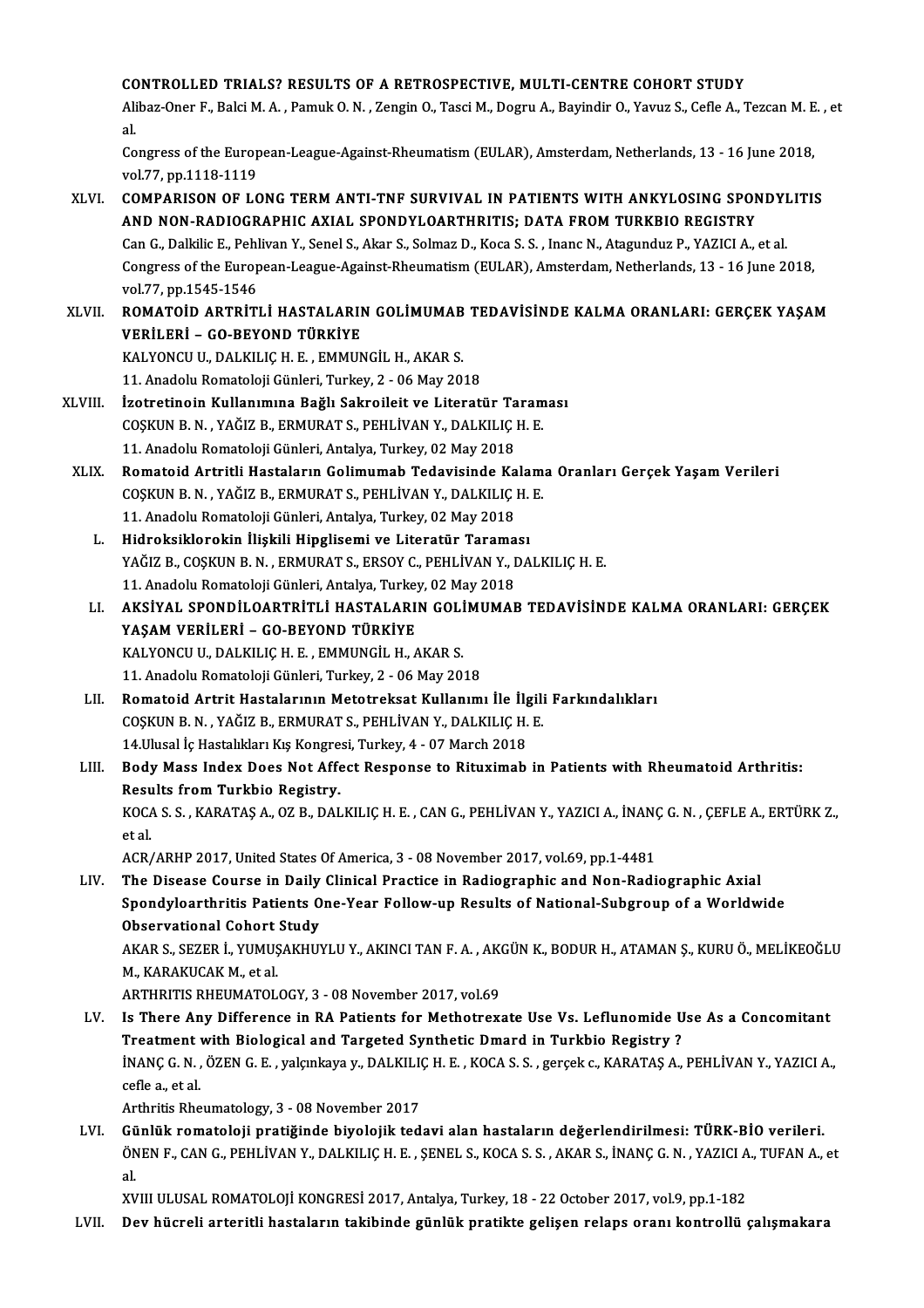göre dahamı düşük? Çokmerkezli-retrospektif çalışma sonuçları göre daha mı düşük? Çok merkezli-retrospektif çalışma sonuçları<br>ALİBAZ ÖNER F., BALCI M. A. , ZENGİN O., BAYINDIR Ö., DÖZMEZ S., TAŞCI M., DOĞRU A., ÇEFLE A., DALKILIÇ H. E. ,<br>KÜÇÜKSAHİN O. et al göre daha mı düşük<br>ALİBAZ ÖNER F., BAL(<br>KÜÇÜKŞAHİN O., et al.<br>YVIII. Illucal Bamatala ALİBAZ ÖNER F., BALCI M. A. , ZENGİN O., BAYINDIR Ö., DÖZMEZ<br>KÜÇÜKŞAHİN O., et al.<br>XVIII. Ulusal Romatoloji Kongresi, Turkey, 18 - 22 October 2017<br>Biyalajik ve badafa yönelik sentetik ileş tadayileri alan v

- KÜÇÜKŞAHİN 0., et al.<br>XVIII. Ulusal Romatoloji Kongresi, Turkey, 18 22 October 2017<br>LVIII. Biyolojik ve hedefe yönelik sentetik ilaç tedavileri arasında fark yar mı?<br>Inlianılan matatraksat yaya laflunamid tedavileri XVIII. Ulusal Romatoloji Kongresi, Turkey, 18 - 22 October 2017<br>Biyolojik ve hedefe yönelik sentetik ilaç tedavileri alan romatoid artritli<br>kullanılan metotreksat veya leflunomid tedavileri arasında fark var mı?<br>İNANC G.N. Biyolojik ve hedefe yönelik sentetik ilaç tedavileri alan romatoid artritli hastalarda birlikte<br>kullanılan metotreksat veya leflunomid tedavileri arasında fark var mı?<br>İNANÇ G. N. , ÖZEN G., YALÇINKAYA Y., DALKILIÇ H. E. , kullanılan me<br>İNANÇ G. N. , Ö.<br>ÇEFLE A., et al.<br>YVIII. Ulusal Be İNANÇ G. N. , ÖZEN G., YALÇINKAYA Y., DALKILIÇ H. E. , Koca S. S<br>ÇEFLE A., et al.<br>XVIII. Ulusal Romatoloji Kongresi, Turkey, 18 - 22 October 2017<br>Tüpkelo kovu kütüğündeki romatoid ertrit baştarında k
	- CEFLE A., et al.<br>XVIII. Ulusal Romatoloji Kongresi, Turkey, 18 22 October 2017<br>LIX. TÜRKBİO kayıt kütüğündeki romatoid artrit hastarında kötü prognostik faktörlerin araştırılması.<br>İNANC C.N. EPTÜRKZ, ÖZEN C. DALKU I XVIII. Ulusal Romatoloji Kongresi, Turkey, 18 - 22 October 2017<br>**TÜRKBİO kayıt kütüğündeki romatoid artrit hastarında kötü prognostik faktörlerin araştırılması.**<br>İNANÇ G. N. , ERTÜRK Z., ÖZEN G., DALKILIÇ H. E. , Koca S. S <mark>TÜRKBİO kay</mark>ı<br>İNANÇ G. N. , EI<br>YAZICI A., et al.<br>YVIII. Ulusel Bo İNANÇ G. N. , ERTÜRK Z., ÖZEN G., DALKILIÇ H. E. , Koca S. S. , YALÇINKAYA Y., CAN G., KARATAŞ A., PEHLİVAN Y.,<br>YAZICI A., et al.<br>XVIII. Ulusal Romatoloji Kongresi, Turkey, 18 - 22 October 2017

YAZICI A., et al.<br>XVIII. Ulusal Romatoloji Kongresi, Turkey, 18 - 22 October 2017<br>LX. Dev hücreli arteritli hastaların takibinde günlük pratikte gelişen relaps oranı, kontrollü çalışmalara<br>Göne daba mı düçük? Cek merke XVIII. Ulusal Romatoloji Kongresi, Turkey, 18 - 22 October 2017<br>Dev hücreli arteritli hastaların takibinde günlük pratikte gelişen ı<br>göre daha mı düşük? Çok merkezli-retrospektif çalışma sonuçları<br>ALİPAZÖNER E. PALCLM A. Z Dev hücreli arteritli hastaların takibinde günlük pratikte gelişen relaps oranı, kontrollü çalışmalara<br>göre daha mı düşük? Çok merkezli-retrospektif çalışma sonuçları<br>ALİBAZ ÖNER F., BALCI M. A. , ZENGİN O., BAYINDIR Ö., D göre daha mı düşük<br>ALİBAZ ÖNER F., BAL<br>KÜÇÜKŞAHİN O., et al.<br>18 Hhusal Bamatalan l ALİBAZ ÖNER F., BALCI M. A. , ZENGİN O., BAYINDIR Ö., DÖNMEZ S., TAŞCI M<br>KÜÇÜKŞAHİN O., et al.<br>18. Ulusal Romatoloji kongresi, Antalya, Turkey, 18 - 22 October 2017, vol.9<br>Badyosrafik ve Nen nadyosrafik Aksiyal Spondileart KÜÇÜKŞAHİN 0., et al.<br>18. Ulusal Romatoloji kongresi, Antalya, Turkey, 18 - 22 October 2017, vol.9<br>LXI. Radyografik ve Non-radyografik Aksiyal Spondiloartrit Hastaları Birbirlerinden Ne Kadar Farklıdır:<br>RROOE KebertuTü

- 18. Ulusal Romatoloji kongresi, Antalya, Turkey, 18 22 Octob<br>Radyografik ve Non-radyografik Aksiyal Spondiloartri<br>PROOF KohortuTürk Alt-popülasyonu Bazal Sonuçları<br>AKAR S. SEZER İ. VUMUSAKUINI ILV. AKINCLTAN E.A., ERC Radyografik ve Non-radyografik Aksiyal Spondiloartrit Hastaları Birbirlerinden Ne Kadar Farklı<br>PROOF KohortuTürk Alt-popülasyonu Bazal Sonuçları<br>AKAR S., SEZER İ., YUMUŞAKHUYLU Y., AKINCI TAN F. A. , EROL K., AKGÜN K., BOD PROOF KohortuTürk Alt-popülasyonu Bazal Sonuçları<br>AKAR S., SEZER İ., YUMUŞAKHUYLU Y., AKINCI TAN F. A. , EROL K., AKGÜN K., BODUR H., ATAMAN Ş., KURU Ö.,<br>ALKAN MELİKOĞLU M., et al. AKAR S., SEZER İ., YUMUŞAKHUYLU Y., AKINCI TAN F. A. , EROL K., AKGÜN K., BODUR I<br>ALKAN MELİKOĞLU M., et al.<br>ULUSLARARASI KATILIMLI TURK ROMATOLOJİ KONGRESİ 2017, 22 - 26 March 2017<br>Padyografik ve Non radyografik Aksiyal S ALKAN MELİKOĞLU M., et al.<br>ULUSLARARASI KATILIMLI TURK ROMATOLOJİ KONGRESİ 2017, 22 - 26 March 2017<br>LXII. Radyografik ve Non-radyografik Aksiyel Spondilartrit Hastaları Birbirlerinden Ne Kadar Farklıdır:<br>RPOOE Kohortu
- ULUSLARARASI KATILIMLI TURK ROMATOLOJİ KONGRESİ 20<br>Radyografik ve Non-radyografik Aksiyel Spondilartrit<br>PROOF Kohortu Türk Alt Popülasyonu Bazal Sonuçları<br>AKAR S. SEZER İ. VIMUSAKHUVLU V. AKINCLTAN E.A., ERO Radyografik ve Non-radyografik Aksiyel Spondilartrit Hastaları Birbirlerinden Ne Kadar Farklıdı<br>PROOF Kohortu Türk Alt Popülasyonu Bazal Sonuçları<br>AKAR S., SEZER İ., YUMUŞAKHUYLU Y., AKINCI TAN F. A. , EROL K., AKGÜN K., B PROOF Kohortu Türk Alt I<br>AKAR S., SEZER İ., YUMUŞAKI<br>ALKAN MELİKOĞLU M., et al.<br>III USLARARASI KATU IMLI T AKAR S., SEZER İ., YUMUŞAKHUYLU Y., AKINCI TAN F. A. , EROL K., AKGÜN K., BODUR H., ATAM<br>ALKAN MELİKOĞLU M., et al.<br>ULUSLARARASI KATILIMLI TÜRK ROMATOLOJİ KONGRESİ 2017, Turkey, 22 - 26 March 2017<br>Lanf nadu aspirasyonunda ALKAN MELİKOĞLU M., et al.<br>ULUSLARARASI KATILIMLI TÜRK ROMATOLOJİ KONGRESİ 2017, Turkey, 22 - 26 March 2017<br>LXIII. Lenf nodu aspirasyonunda Mycobacterium tuberculosis üremesinin tespit edildiği yaygın<br>lanfadanamazalisi

ULUSLARARASI KATILIMLI TÜRK ROMATOLOJİ KONGRESİ 2017,<br>Lenf nodu aspirasyonunda Mycobacterium tuberculosis ü<br>lenfadenomegalisi olan primer Sjögren sendromu olgusu<br>AXAR K. COSKUN R.N., DALKU IC.H. F. Lenf nodu aspirasyonunda Mycoba<br>lenfadenomegalisi olan primer Sjö<sub>!</sub><br>AYAR K., COŞKUN B. N. , DALKILIÇ H. E.<br>YVIL Hlusel Bemateleji Kongresi, Anteli lenfadenomegalisi olan primer Sjögren sendromu olgusu<br>AYAR K., COŞKUN B. N. , DALKILIÇ H. E.<br>XVII. Ulusal Romatoloji Kongresi, Antalya, Turkey, 24 - 30 October 2016, vol.8, pp.119-120<br>Klinik Dürevindeki Tın Fekültesi Öğren AYAR K., COŞKUN B. N. , DALKILIÇ H. E.<br>XVII. Ulusal Romatoloji Kongresi, Antalya, Turkey, 24 - 30 October 2016, vol.8, pp.119-120<br>LXIV. Klinik Düzeyindeki Tıp Fakültesi Öğrencilerinin Romatoloji Konusundaki Farkındalık

XVII. Ulusa<br><mark>Klinik Dü:</mark><br>Çalışması<br>COSYUN B

Klinik Düzeyindeki Tıp Fakültesi Öğrencilerinin Romatoloji Konusundaki Farkındalıkları Anket<br>Çalışması<br>COŞKUN B. N. , DÖLARSLAN M. E. , MUTİ A., ELBASAN O., ÖKSÜZ M. F. , ERMURAT S., TUFAN A. N. , PEHLİVAN Y.,<br>DALKU IC H. Çalışması<br>COŞKUN B. N. ,<br>DALKILIÇ H. E.<br>YV. Ulusal Bom COŞKUN B. N. , DÖLARSLAN M. E. , MUTİ A., ELBASAN O., ÖKSÜZ M. F. , ERI<br>DALKILIÇ H. E.<br>XV. Ulusal Romatoloji Kongresi, Turkey, 29 October - 02 November 2014<br>Darmatomiyozita Eatal Komalikasyonu. Bağmomadiastinum

DALKILIÇ H. E.<br>XV. Ulusal Romatoloji Kongresi, Turkey, 29 October - 02 November 2014<br>LXV. Dermatomiyozitn Fatal Komplikasyonu: Pnömomediastinum

- XV. Ulusal Romatoloji Kongresi, Turkey, 29 October 02 November 2014<br>Dermatomiyozitn Fatal Komplikasyonu: Pnömomediastinum<br>DEMİRDÖĞEN E., DALKILIÇ H. E. , EROL M. M. , Acet N. A. , URSAVAŞ A., EGE E.<br>TTD 16 Yıllık Kongres Dermatomiyozitn Fatal Komplikasyonu: Pnömom<br>DEMİRDÖĞEN E., DALKILIÇ H. E. , EROL M. M. , Acet N. .<br>TTD 16.Yıllık Kongresi 2013, Turkey, 3 - 07 April 2013<br>The comparison of the effects of rHuEBO and tes
- DEMİRDÖĞEN E., DALKILIÇ H. E. , EROL M. M. , Acet N. A. , URSAVAŞ A., EGE E.<br>TTD 16.Yıllık Kongresi 2013, Turkey, 3 07 April 2013<br>LXVI. The comparison of the effects of rHuEPO and testosterone ester compounds on lipid pe TTD 16.Yillik Kongresi 2013, Tu<br>The comparison of the effer<br>male hemodialysis patients<br>ASLANHAN LERSOV A SARAN The comparison of the effects of rHuEPO and testosterone ester compounds on lipid peromale hemodialysis patients<br>ASLANHAN İ., ERSOY A., SARANDÖL E., DEMİRAY M., USTA M., DALKILIÇ H. E. , GÜLLÜLÜ M., DİLEK K.<br>Evnanding the

male hemodialysis patients<br>ASLANHAN İ., ERSOY A., SARANDÖL E., DEMİRAY M., USTA M., DALKILIÇ H. E. , GÜLLÜLÜ M., DİLEK K.<br>Expanding the prospects of nephrology in the Balkan peninsula. The fifth congress of the Balkan Citi ASLANHAN İ., ERSOY A., SARANDÖL E., DEMİRAY M., USTA M., DALKILIÇ H. E. , GÜLLÜLÜ M., DİLEK K.<br>Expanding the prospects of nephrology in the Balkan peninsula. The fifth congress of the Balkan Cities Associat<br>of Nephrology, Expanding the prospects of nephr<br>of Nephrology, Dialysis, Transplan<br>October 2001, vol.16, pp.138-142 October 2001, vol.16, pp.138-142<br>Citations

Total Citations (WOS):425